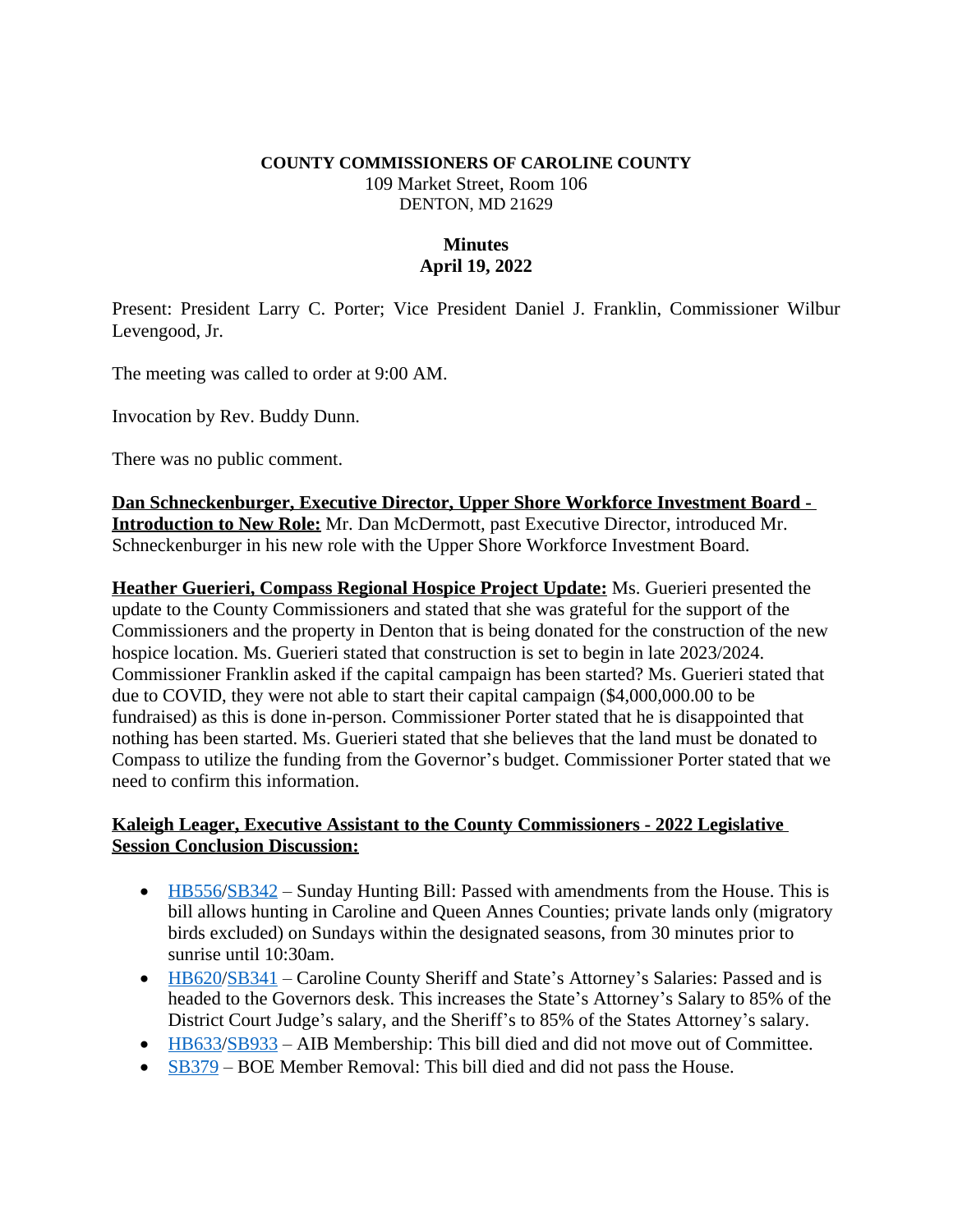- [HB1187/](https://mgaleg.maryland.gov/2022RS/bills/hb/hb1187E.pdf)[SB726](https://mgaleg.maryland.gov/2022RS/bills/sb/sb0726T.pdf) Highway User Revenue: This bill passed as amended. Mr. Goldman stated that even though we are supposed to receive double in the next fiscal year, the amount of people using gasoline is less now than it was in 2009 and the legislature just waived the HUR gas tax for a month, which is going to lessen the amount of money in the "pot". If this happens again, it will be even less money.
- $\bullet$  [HB1285/](https://mgaleg.maryland.gov/2022RS/bills/hb/hb1285E.pdf)[SB604](https://mgaleg.maryland.gov/mgawebsite/Legislation/Details/SB0604?ys=2022RS) Electricians Act Revisions: Passed with amendments and is on the way to the Governor's desk.

Mr. Goldman stated that on Thursday, May 5<sup>,</sup> there is a dinner being held at Chesapeake College that requires all 5 Counties (Caroline, Talbot, Queen Annes, Kent, and Dorchester) to vote to pass a budget for funding of the College. Commissioner Franklin and Porter are unable to attend. Ms. Leager stated that Commissioner Franklin made a motion to approve College ask for FY23 and allow Commissioner Levengood to be the voting member by proxy. Commissioner Levengood seconded. All three members voted to approve the motion to approve Chesapeake Colleges ask, and to allow Commissioner Levengood to carry the boards vote by proxy.

#### **Jeremy Goldman, County Administrator & Daniel Fox, Director of Finance - LOSAP**

**Discussion:** Mr. Goldman and Mr. Fox presented the following options to the Commissioners. Commissioner Levengood suggested setting the initial investment to \$2 million initial to shorten the timeframe until it is fully funded. Commissioner Franklin agreed and wanted to reduce the amount of time it takes to fully fund LOSAP. Commissioner Porter is reluctant to go beyond option #2. Mr. Fox and Mr. Goldman suggested that the Commissioners go with option #2 as a baseline.

| <b>LOSAP Investing Scenarios</b> |                           |           |                            |         |                  |
|----------------------------------|---------------------------|-----------|----------------------------|---------|------------------|
|                                  | <b>Initial Investment</b> |           | <b>Yearly Contribution</b> |         | Year 100% Funded |
| Option #1                        |                           | 1,500,000 |                            | 170,000 | 2033             |
|                                  |                           |           |                            |         |                  |
| Option #2                        |                           | 1,500,000 |                            | 60,000  | 2038             |
|                                  |                           |           |                            |         |                  |
| Option #3                        | \$                        | 1,000,000 |                            | 240,000 | 2033             |
|                                  |                           |           |                            |         |                  |
| Option #4                        | \$                        | 1,000,000 |                            | 110,000 | 2038             |

## **Consent Agenda: (The following items were unanimously approved by the Commissioners):**

- Minutes Open Sessions January 18, 2022 & April 12, 2022
- PT Paramedic Contract A. Clayville
- Board of Zoning Appeals Appointment K. Parks, Sr.
- North County Water & Sewer Authority (NCWSA) Reappointment W. Levengood, Jr.
- [Thomas Carney Marker Unveiling Event](https://www.carolinemd.org/DocumentCenter/View/7071/DAR-Thomas-Carney-JUA)  Joint Use Agreement (JUA)
- [North County Park Civil Engineering Services](https://www.carolinemd.org/DocumentCenter/View/7078/McCullough---Civil-Engineering_March-2022_contract)  Contract

**County Administrators Report – Jeremy Goldman:** Mr. Goldman stated that he was approached by company on request of Del. Ghrist regarding how to incorporate some local green energy into County's energy use, as the state will be soon mandating this. Mr. Goldman is suggesting that the company do a feasibility study on their own "time and dime" on placing solar